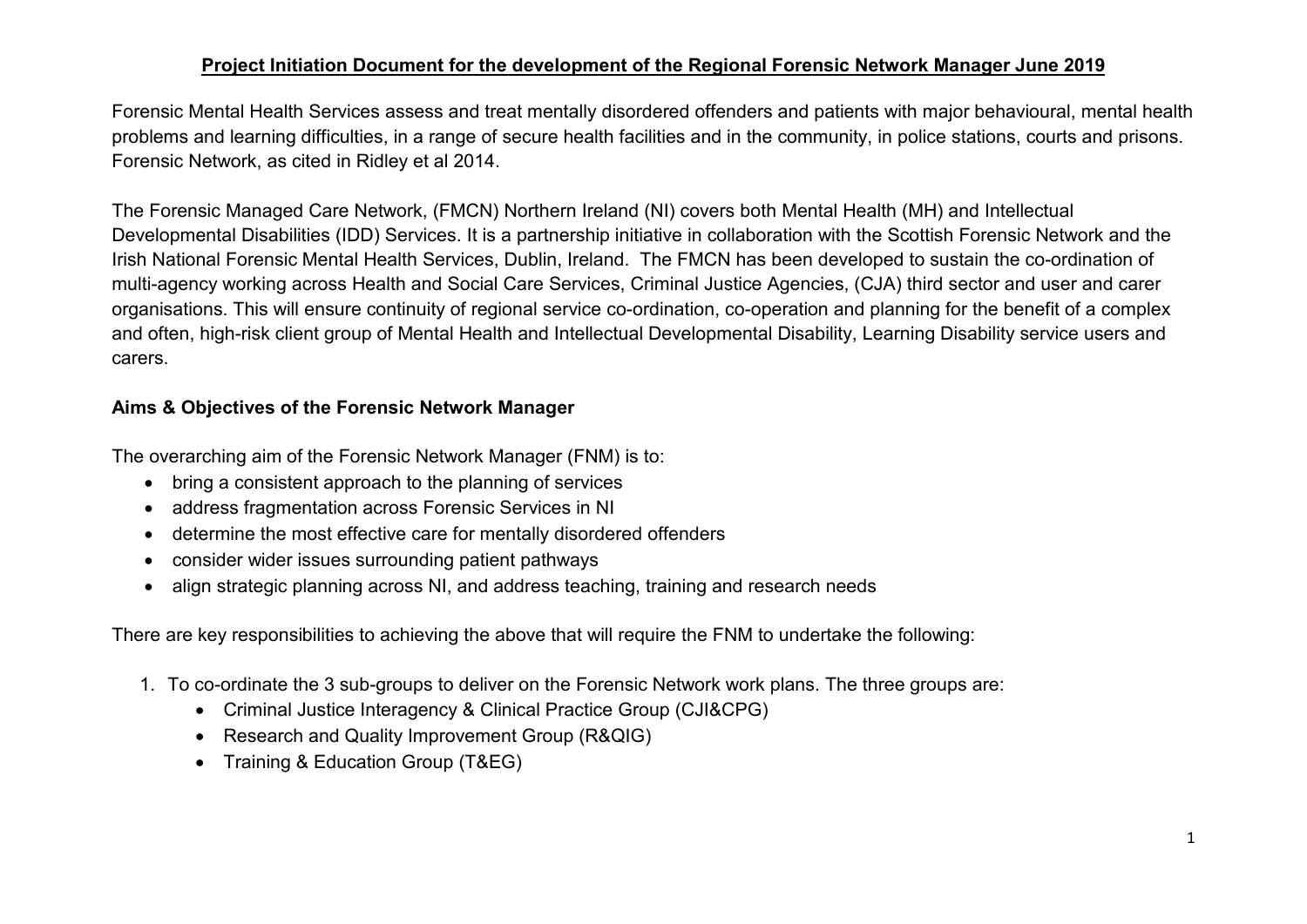And ensure timescales and work plans are met as agreed by the Regional Forensic Managed Care Network Advisory Board (FMCNAB).

- 2. To meet with the key stakeholders of Forensic Services in NI across MH&IDD
- 3. To provide collaborative leadership and decision making to enhance Forensic MH&IDD Services within NI
- 4. To provide interim and annual reports on Regional Forensic Managed Care Network key performance indicators and deliverables for the Regional Forensic Managed Care Network Advisory Board.
- 5. Work closely across the region with staff and managers to provide a co-ordinated approach to the embedding of the FMCN. This will include detailed analysis of issues and challenges to service user pathways and the development of community based services across statutory and non-statutory services to support the service user pathway.
- 6. Influence Service Commissioners, Department of Health, Department of Justice and other agencies on current and future priorities for Forensic Services.
- 7. Strengthen interagency working and improve links and co-ordination across CAMHS, MH&IDD services, CJA and the community and voluntary sector.
- 8. To support Mental Health Service Management/Assistant Directors regionally in the development and implementation of Forensic Services.
- 9. Review, develop and support the implementation of documentation as part of the wider Regional Care Pathway, in specific referrals, risk management and prioritisation of protocols for Forensic Services.
- 10.To develop a Communication Strategy that facilitates awareness and information across professional/organisational boundaries for the FMCN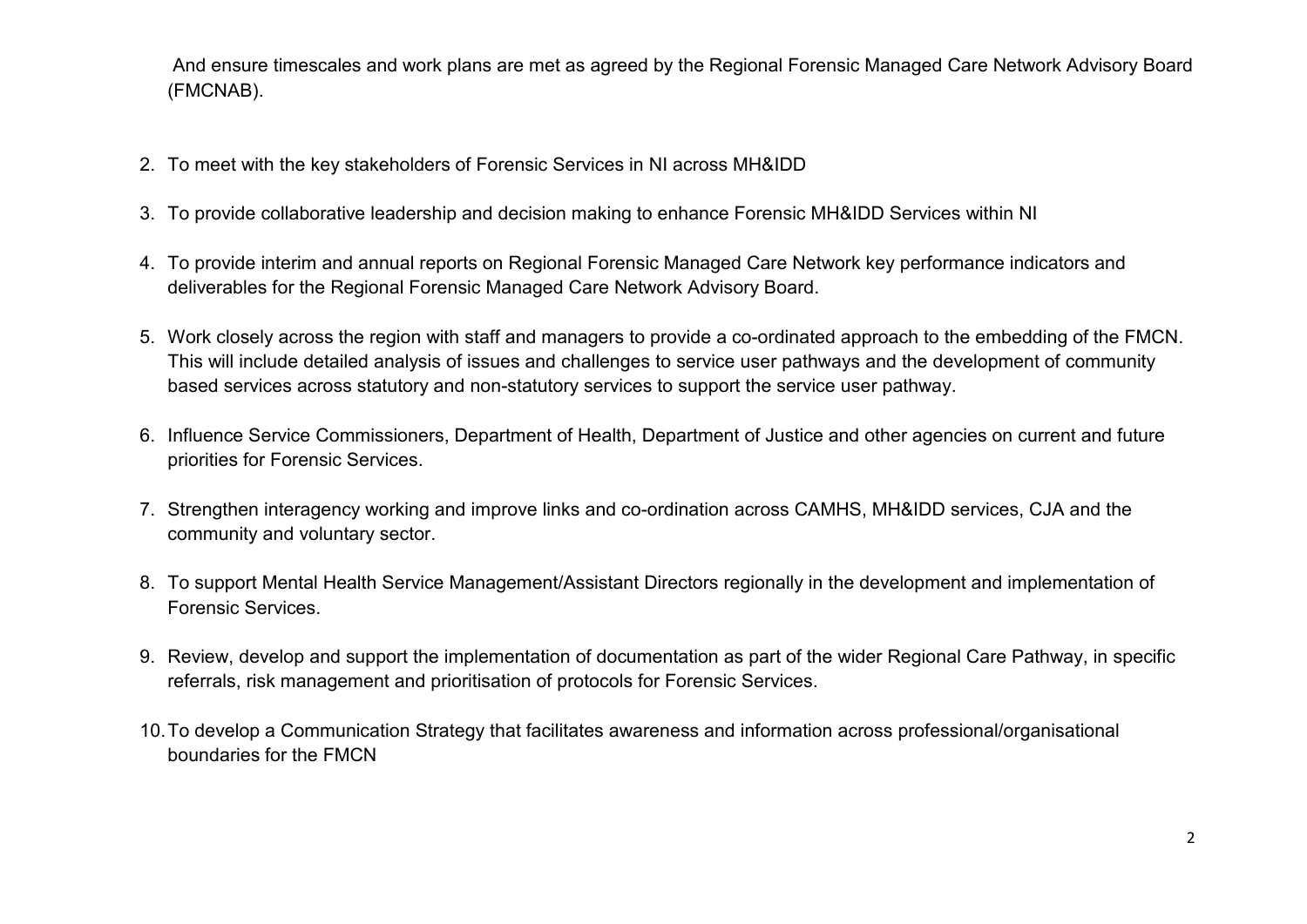- 11.To identify and agree the information content, systems, databases and evaluation methods necessary to support and effective Regional Forensic Managed Care Network and identify on-going service improvement.
- 12.Promote quality assurance and quality improvement as integral to Forensic Services.

## **Key Priorities for the Forensic Network Manager from July 2019 – Sept 2020**

- Completion of the Forensic Service Model and Pathway
- Finalising the Community IDD scoping paper
- Communication strategy and Scottish website information
- Supporting the sub-group work plans
- Supporting the review of MAH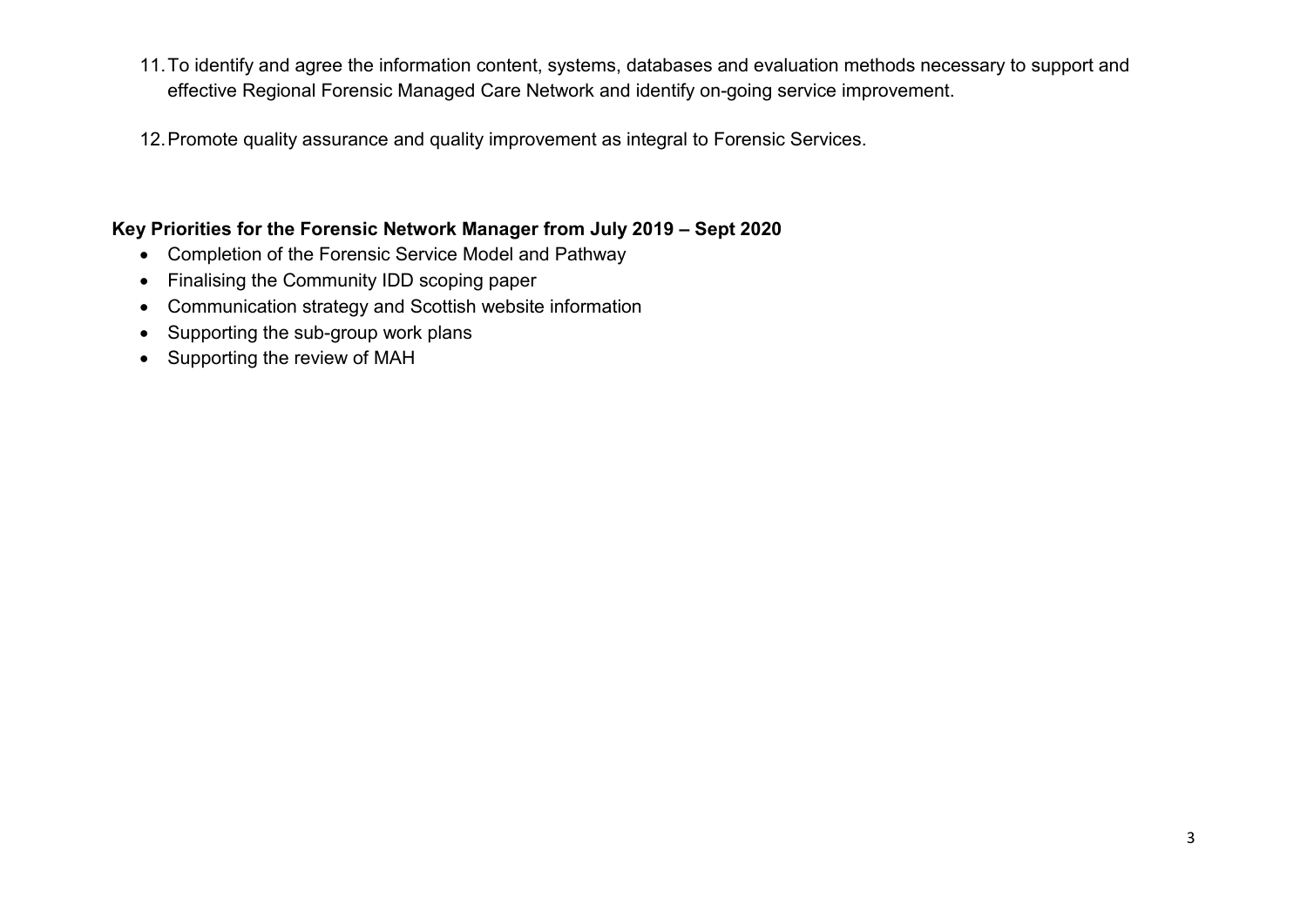# **Regional Forensic Managed Care Network**

# **Terms of Reference**

Criminal Justice Interagency and Clinical Practice Group (CJICP)

Mental Health and Intellectual (Learning) Disability

April 2018

## **Context**

This group has been developed as part of the Forensic Managed Care Network (FMCN) under the auspices of the Bamford sub group. It is intended that Belfast Trust will initially act as a central source for the developments of the FMCM given their regional responsibilities relating to Shannon Medium secure, Sixmile Low Secure L/D services and joint provision of Community Forensic Service for BT and SET.

This group will have a regional representative membership of multi-disciplinary; interagency and voluntary sector staff that work in Forensic Mental Health and Intellectual (Learning) Disability Services. It will also incorporate organisations that interface with adult and children's Forensic Services.

The Royal College of Psychiatry and British Psychological Society have begun to use the language of 'Intellectual Disability' for what was known previously as Learning Disability. This term is being used more widely within services and will be the language used for Forensic Services.

The function and purpose of each group is to promote regional and national collaboration across the specific areas as outlined within the Terms of Reference for each group. Each group will develop an annual action plan for work identified that will incorporate work within the current Bamford Forensic Action Plan.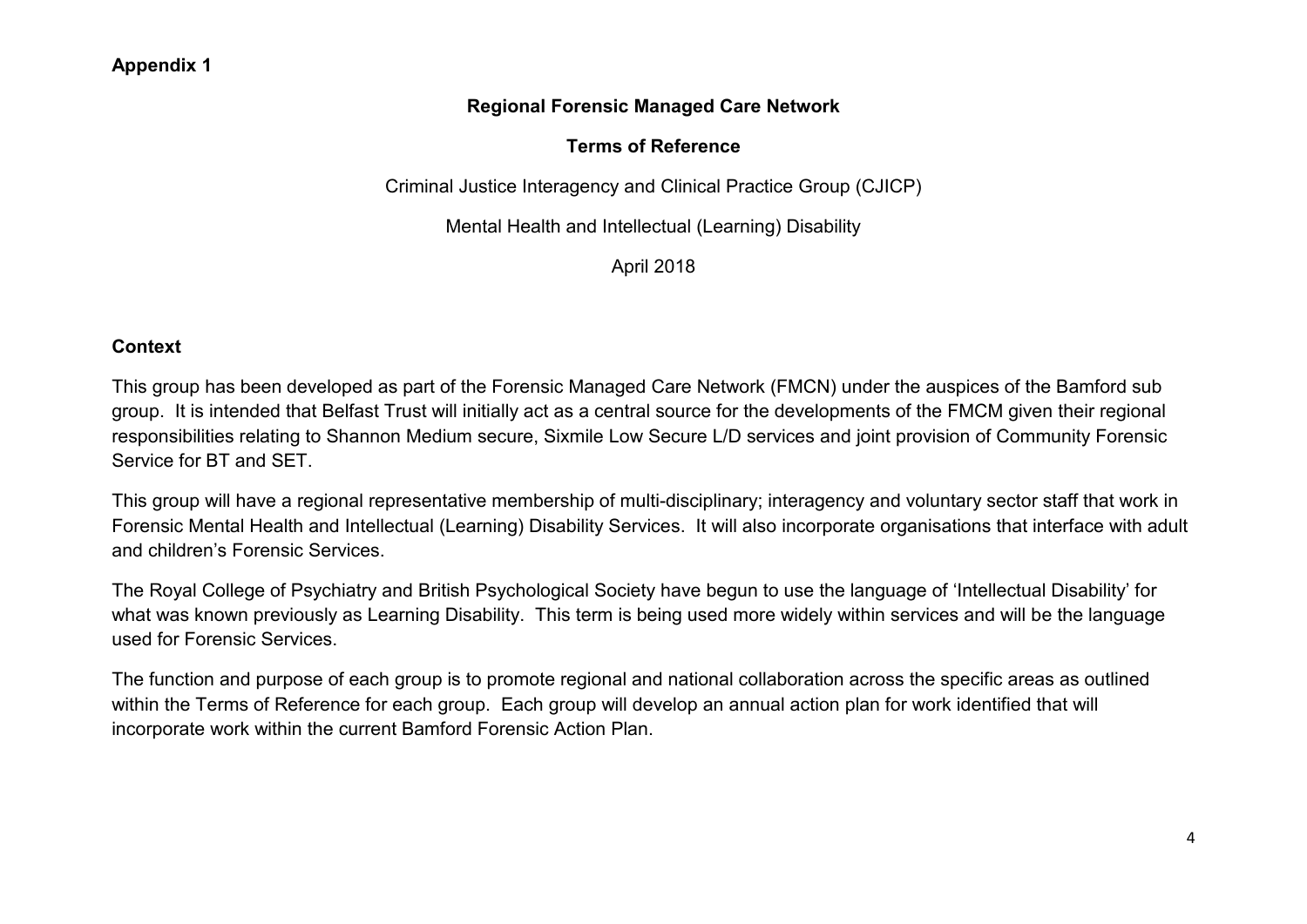The **School of Forensic Mental Health in Scotland** was developed with Northern Ireland as a partner colleague and the development of the FMCN will seek to foster closer working and collaborative relationships, share learning by becoming members of existing groups and work together on potential partnership projects. Likewise, the relationship with **Dundrum Central Mental Hospital in Dublin** has much to offer by way of clinical practice and this group also seeks to foster greater collaboration and learning from each other.

| Description and<br>Purpose                                                                                                                              | The CJI&CP Group is a multi-disciplinary forum responsible for the co-ordination and development of<br>interagency/interface issues in Forensic Mental Health and Intellectual (Learning) Disability Services. This forum<br>will be inclusive of all Trust and Interagency Forensic Community services and will be the platform to take<br>forward the development of this group within a Managed Care Network structure and yearly work plan. The<br>workplan will connect with the wider existing forums within MH&ID to deliver their objectives.                                                                                                                                                           |
|---------------------------------------------------------------------------------------------------------------------------------------------------------|-----------------------------------------------------------------------------------------------------------------------------------------------------------------------------------------------------------------------------------------------------------------------------------------------------------------------------------------------------------------------------------------------------------------------------------------------------------------------------------------------------------------------------------------------------------------------------------------------------------------------------------------------------------------------------------------------------------------|
| Membership                                                                                                                                              | Joint Chair arrangements                                                                                                                                                                                                                                                                                                                                                                                                                                                                                                                                                                                                                                                                                        |
| CJ Reps<br><b>NIPS</b><br>Prison HC<br>YJ, PBNI<br><b>Shannon Clinic</b><br>Low Secure<br>Sixmile<br><b>COMM</b><br><b>FMH&amp;LD Teams</b><br>X Trusts | Membership shall be represented across professional disciplines on an interagency basis from across the<br>Region including Statutory & Non-Statutory organisations.                                                                                                                                                                                                                                                                                                                                                                                                                                                                                                                                            |
| Objectives                                                                                                                                              | To facilitate collaborations and building of synergies among partner/stakeholders dealing with any issue<br>that may occur between HSC and Criminal Justice;<br>Raise awareness of policy and practice within HSC and Criminal Justice to support and learn on an inter-<br>agency basis;<br>To support all organisations involved in creating and strengthening information, and communication<br>between and across organisations;<br>To develop a yearly CJICP Work plan that will be multi-disciplinary and interagency in its content;<br>To develop links with members across the network of organisations involved to support the CJI&CP<br>group and consider the potential for collaborative projects. |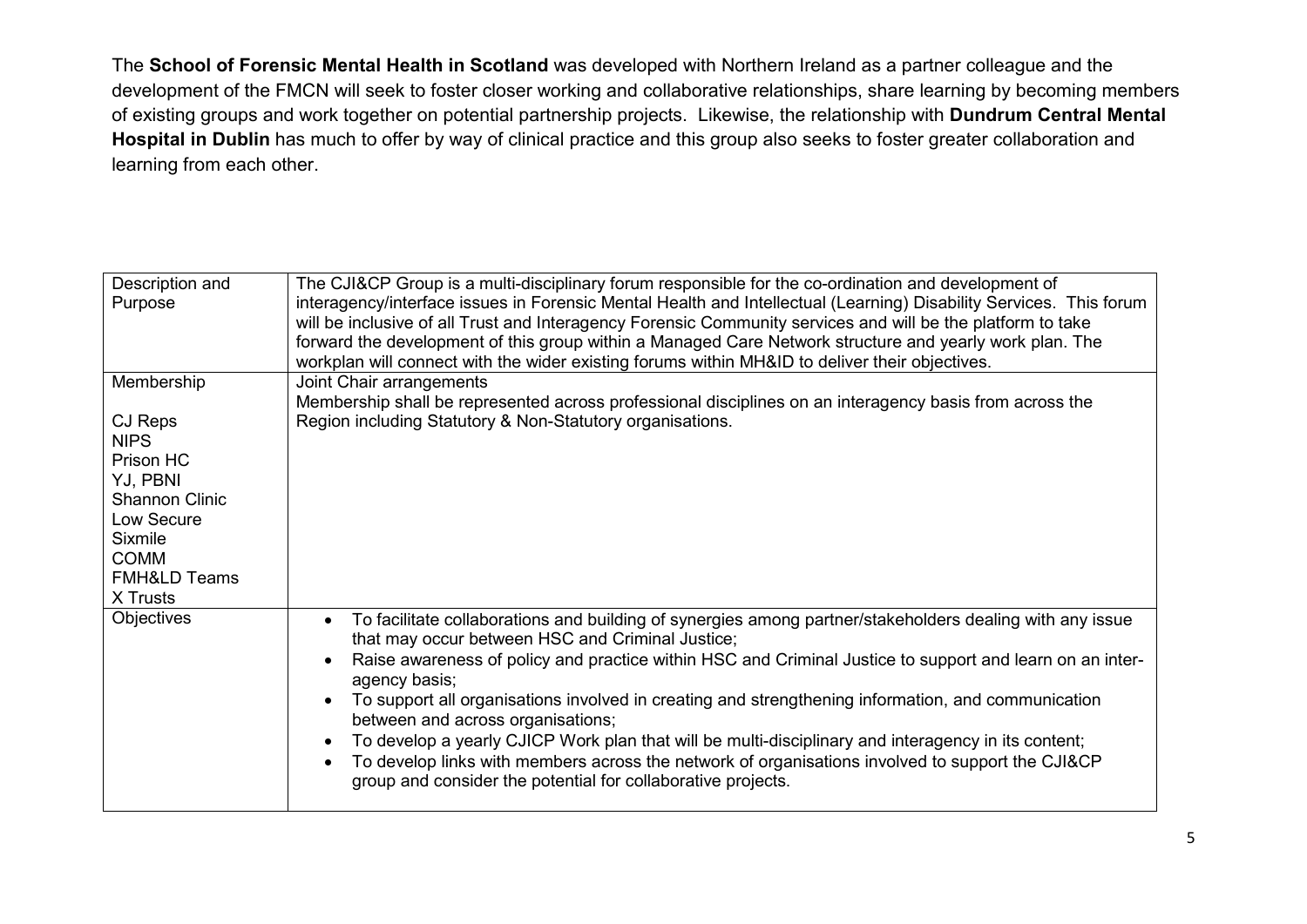| Frequency                      | Date, time, venue TBC                                                                                                                                                                                                                                                                                                                                                                  |
|--------------------------------|----------------------------------------------------------------------------------------------------------------------------------------------------------------------------------------------------------------------------------------------------------------------------------------------------------------------------------------------------------------------------------------|
| Reporting and<br>Communication | CJICP Work Plan will report to, and be accountable to the FMCN Advisory Board;<br>In the interim - report progress to the Regional Forensic Subgroup taking forward the development of the<br>Forensic Managed Care Network;<br>Internal communication within BT and Shannon Clinic will be adhered to, to ensure linkage to governance<br>arrangements as it affects CJICP Work Plan. |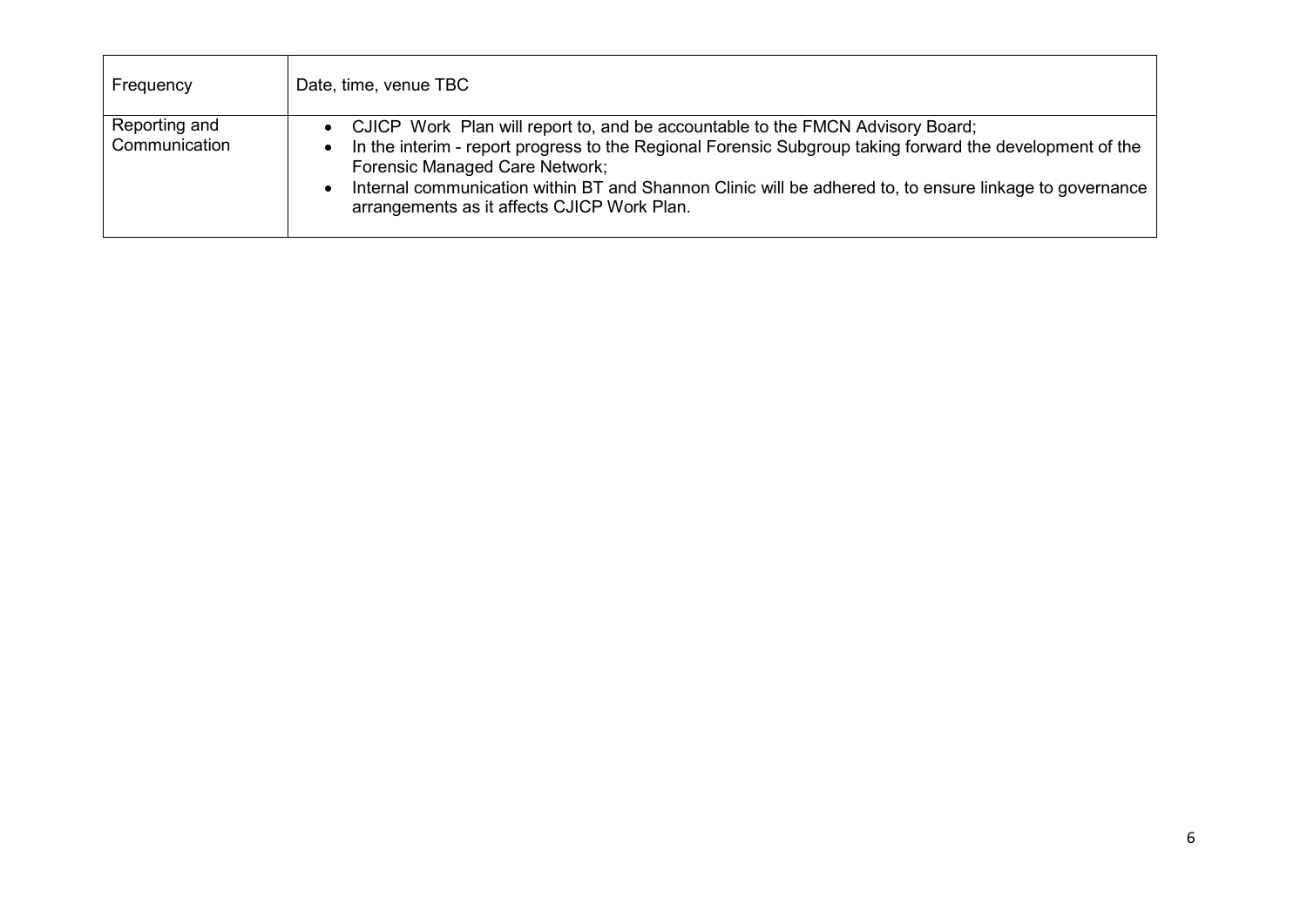#### **Regional Forensic Managed Care Network**

## **Terms of Reference**

Research and Quality Improvement Group (R&QIG)

Mental Health and Intellectual (Learning) Disability

April 2018

#### **Context**

This group has been developed as part of the Forensic Managed Care Network (FMCN) under the auspices of the Bamford sub group. It is intended that Belfast Trust will initially act as a central source for the developments of the FMCM given their regional responsibilities relating to Shannon Medium secure, Sixmile Low Secure L/D services and joint provision of community forensic service for BT and SET.

This group will have a regional representative membership of multi-disciplinary; interagency and voluntary sector staff that work in Forensic Mental Health and Intellectual (Learning) Disability Services. It will also incorporate organisations that interface with adult and children's Forensic Services.

The Royal College of Psychiatry and British Psychological Society have begun to use the language of 'Intellectual Disability' for what was known previously as Learning Disability. This term is being used more widely within services and will be the language used for Forensic Services.

The function and purpose of each group is to promote regional and national collaboration across the specific areas as outlined within the Terms of Reference for each group. Each group will develop an annual action plan for work identified that will incorporate work within the current Bamford Forensic Action Plan.

The **School of Forensic Mental Health in Scotland** was developed with Northern Ireland as a partner colleague and the development of the FMCN will seek to foster closer working and collaborative relationships, share learning by becoming members of existing groups and work together on potential partnership projects. Likewise, the relationship with **Dundrum Central Mental**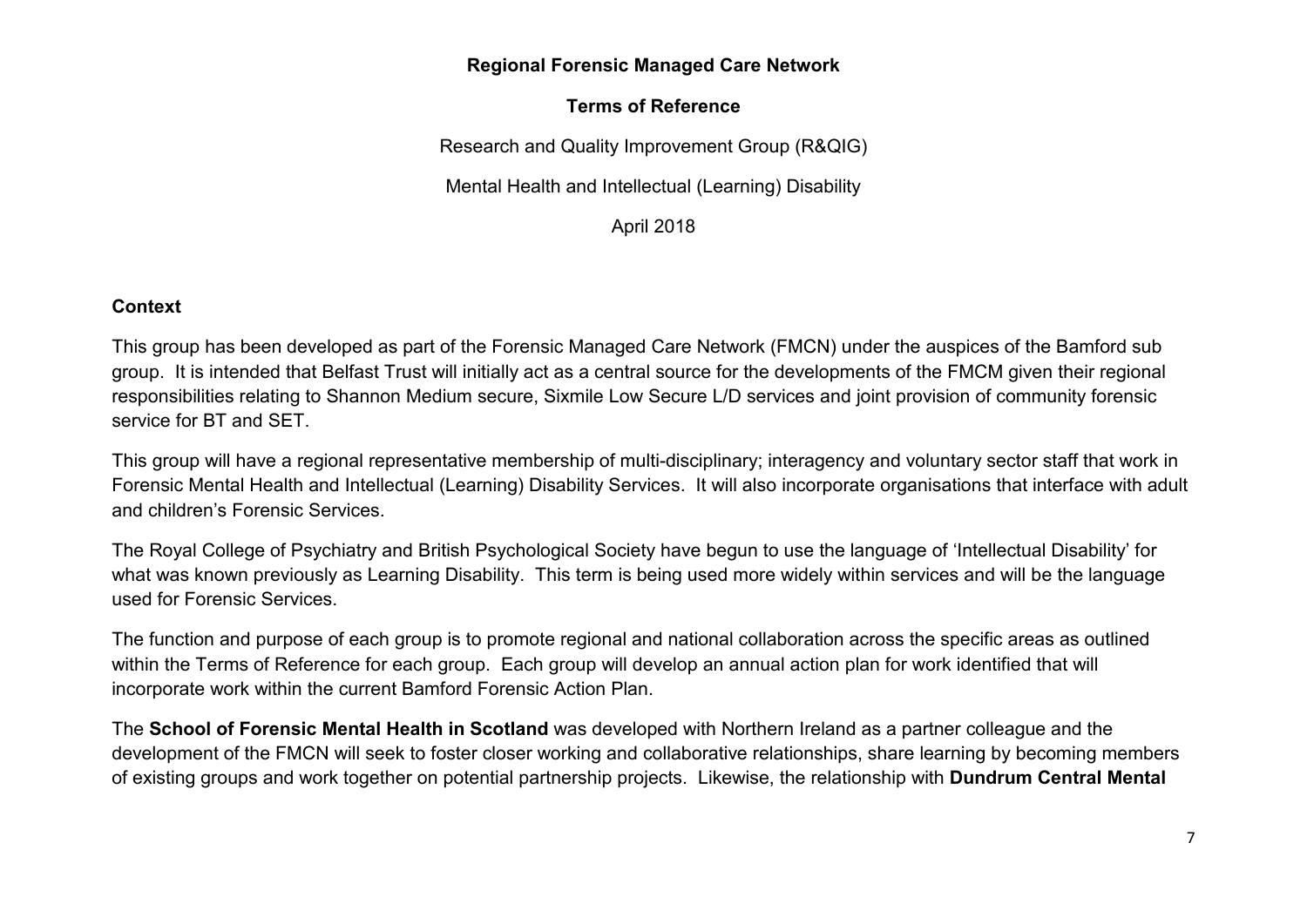**Hospital in Dublin** has much to offer by way of clinical practice and this group also seeks to foster greater collaboration and learning from each other.

| Description and<br>Purpose | The RQI Group is a multi-disciplinary forum responsible for the co-ordination and development of research and<br>quality improvement issues in Forensic Mental Health and Intellectual (Learning) Disability Services. This<br>forum will be inclusive of all Trust and Interagency Forensic Services and will be the platform to take forward<br>the development of this group within a Managed Care Network structure and yearly work plan. The workplan<br>will connect with the wider existing forums within MH&ID to deliver their objectives. |
|----------------------------|-----------------------------------------------------------------------------------------------------------------------------------------------------------------------------------------------------------------------------------------------------------------------------------------------------------------------------------------------------------------------------------------------------------------------------------------------------------------------------------------------------------------------------------------------------|
| Membership                 | Joint Chair arrangements                                                                                                                                                                                                                                                                                                                                                                                                                                                                                                                            |
| CJ Reps                    | Membership shall be represented across professional disciplines on an interagency basis from across the                                                                                                                                                                                                                                                                                                                                                                                                                                             |
| <b>NIPS</b>                | Region including Statutory & Non-Statutory organisations.                                                                                                                                                                                                                                                                                                                                                                                                                                                                                           |
| Prison HC                  |                                                                                                                                                                                                                                                                                                                                                                                                                                                                                                                                                     |
| YJ, PBNI                   |                                                                                                                                                                                                                                                                                                                                                                                                                                                                                                                                                     |
| <b>Shannon Clinic</b>      |                                                                                                                                                                                                                                                                                                                                                                                                                                                                                                                                                     |
| Low Secure                 |                                                                                                                                                                                                                                                                                                                                                                                                                                                                                                                                                     |
| <b>Sixmile</b>             |                                                                                                                                                                                                                                                                                                                                                                                                                                                                                                                                                     |
| <b>COMM</b>                |                                                                                                                                                                                                                                                                                                                                                                                                                                                                                                                                                     |
| <b>FMH&amp;LD Teams</b>    |                                                                                                                                                                                                                                                                                                                                                                                                                                                                                                                                                     |
| X Trusts                   |                                                                                                                                                                                                                                                                                                                                                                                                                                                                                                                                                     |
|                            |                                                                                                                                                                                                                                                                                                                                                                                                                                                                                                                                                     |
| <b>Objectives</b>          | Co-ordination of research and quality improvement in Forensic Services. This would include                                                                                                                                                                                                                                                                                                                                                                                                                                                          |
|                            | maintaining database of all projects, sharing outcomes and developing action plans from the data that is<br>obtained;                                                                                                                                                                                                                                                                                                                                                                                                                               |
|                            | To support research and quality improvement for forensic services on a multi-disciplinary and<br>interagency basis;                                                                                                                                                                                                                                                                                                                                                                                                                                 |
|                            | To develop links with research and quality improvement across the network of organisations involved to<br>support the RQI group and consider the potential for collaborative projects;                                                                                                                                                                                                                                                                                                                                                              |
|                            | To develop a yearly RQI work plan;                                                                                                                                                                                                                                                                                                                                                                                                                                                                                                                  |
|                            |                                                                                                                                                                                                                                                                                                                                                                                                                                                                                                                                                     |
|                            | The lead will be a member and sit on the Research Special Interest Group (SoFMH) to support the RQI                                                                                                                                                                                                                                                                                                                                                                                                                                                 |
|                            | Group and consider the potential for collaborative projects;                                                                                                                                                                                                                                                                                                                                                                                                                                                                                        |
|                            | To ensure that opportunities for multi-disciplinary staff engagement in research and quality improvement<br>are disseminated appropriately;                                                                                                                                                                                                                                                                                                                                                                                                         |
|                            | The initial objective will be the establishment of a working database of Shannon Clinic patients. This                                                                                                                                                                                                                                                                                                                                                                                                                                              |
|                            | will be used to facilitate the evaluation of the following:                                                                                                                                                                                                                                                                                                                                                                                                                                                                                         |
|                            | Data collection of the inpatient population in Shannon Clinic, including the reason for referral as well as                                                                                                                                                                                                                                                                                                                                                                                                                                         |
|                            | current and future therapeutic security needs. This will particularly focus on emergency admissions to                                                                                                                                                                                                                                                                                                                                                                                                                                              |
|                            | Shannon Clinic, transfers to other secure hospitals and remission to prison;                                                                                                                                                                                                                                                                                                                                                                                                                                                                        |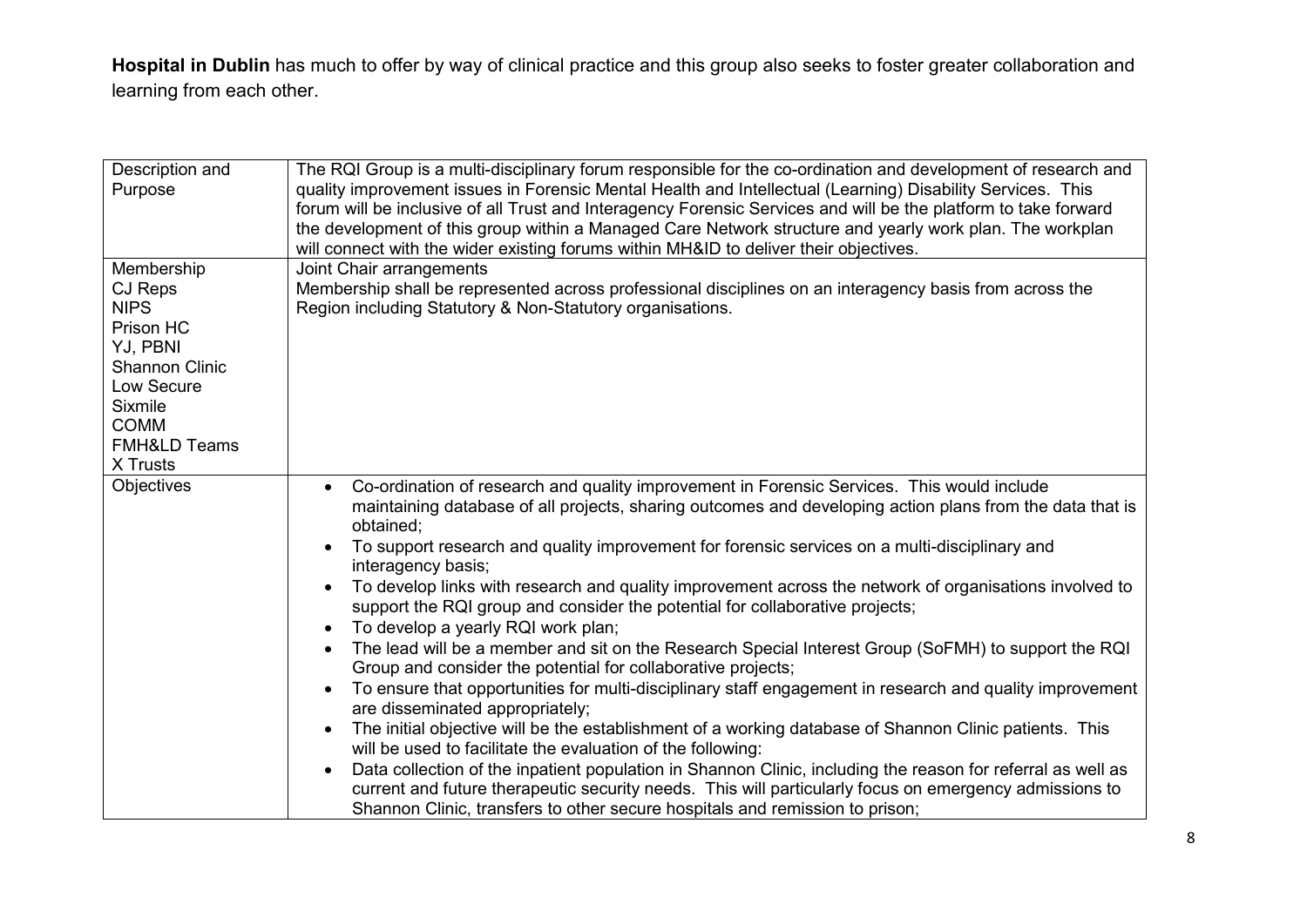|                                | Data collection of current risk assessment and management procedures and factors which promote or<br>$\bullet$<br>prevent transfer from Shannon Clinic;<br>Data collection of the outcomes of a period of admission to Shannon Clinic. This would include; length<br>of stay, treatment completed community placement, clinical improvement and recidivism;<br>Collection of the health and criminal justice economics of Shannon Clinic that will consider clinical<br>needs costs and public safety. |
|--------------------------------|--------------------------------------------------------------------------------------------------------------------------------------------------------------------------------------------------------------------------------------------------------------------------------------------------------------------------------------------------------------------------------------------------------------------------------------------------------------------------------------------------------|
| Reporting and<br>Communication | RQI Group Work Plan will report to, and be accountable to the FMCN Advisory Board;<br>In the interim - report progress to the Regional Forensic Subgroup taking forward the development of<br>the Forensic Managed Care Network;<br>Internal communication within BT and Shannon clinic will be adhered to, to ensure linkage to<br>governance arrangements as it affects RQI Work Plan.                                                                                                               |
| Frequency                      | Bi-monthly meeting Date, time, venue TBC                                                                                                                                                                                                                                                                                                                                                                                                                                                               |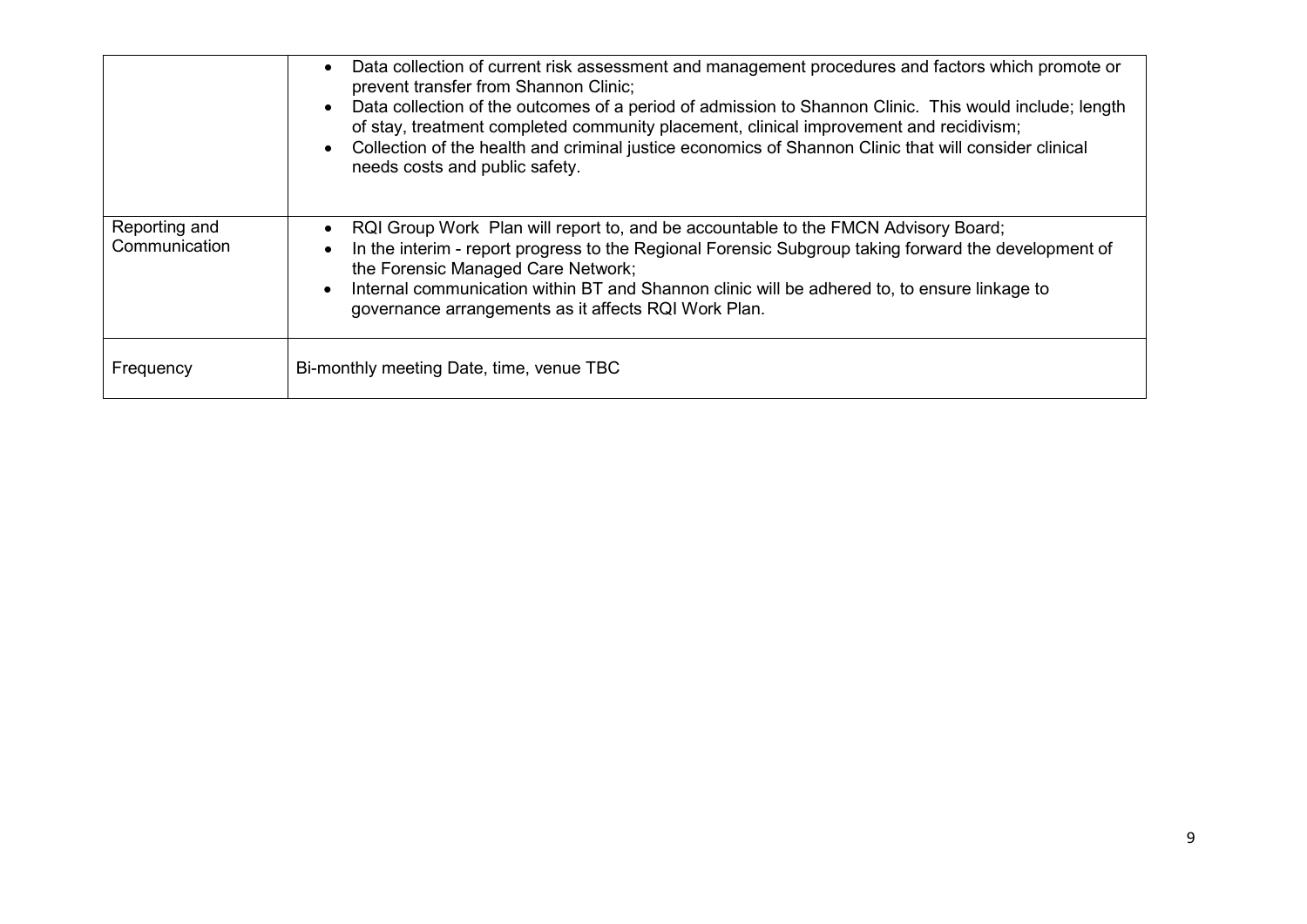#### **Regional Forensic Managed Care Network**

# **Terms of Reference**

Training and Education Group (TEG)

Mental Health and Intellectual (Learning) Disability

April 2018

#### **Context**

This group has been developed as part of the Forensic Managed Care Network (FMCN) under the auspices of the Bamford sub group. It is intended that Belfast Trust will initially act as a central source for the developments of the FMCM given their regional responsibilities relating to Shannon Medium secure, Sixmile Low Secure L/D services and joint provision of community forensic service for BT and SET.

This group will have a regional representative membership of multi-disciplinary; interagency and voluntary sector staff that work in Forensic Mental Health and Intellectual (Learning) Disability Services. It will also incorporate organisations that interface with adult and children's Forensic Services.

The Royal College of Psychiatry and British Psychological Society have begun to use the language of 'Intellectual Disability' for what was known previously as Learning Disability. This term is being used more widely within services and will be the language used for Forensic Services.

The function and purpose of each group is to promote regional and national collaboration across the specific areas as outlined within the Terms of Reference for each group. Each group will develop an annual action plan for work identified that will incorporate work within the current Bamford Forensic Action Plan.

The **School of Forensic Mental Health in Scotland** was developed with Northern Ireland as a partner colleague and the development of the FMCN will seek to foster closer working and collaborative relationships, share learning by becoming members of existing groups and work together on potential partnership projects. Likewise, the relationship with **Dundrum Central Mental**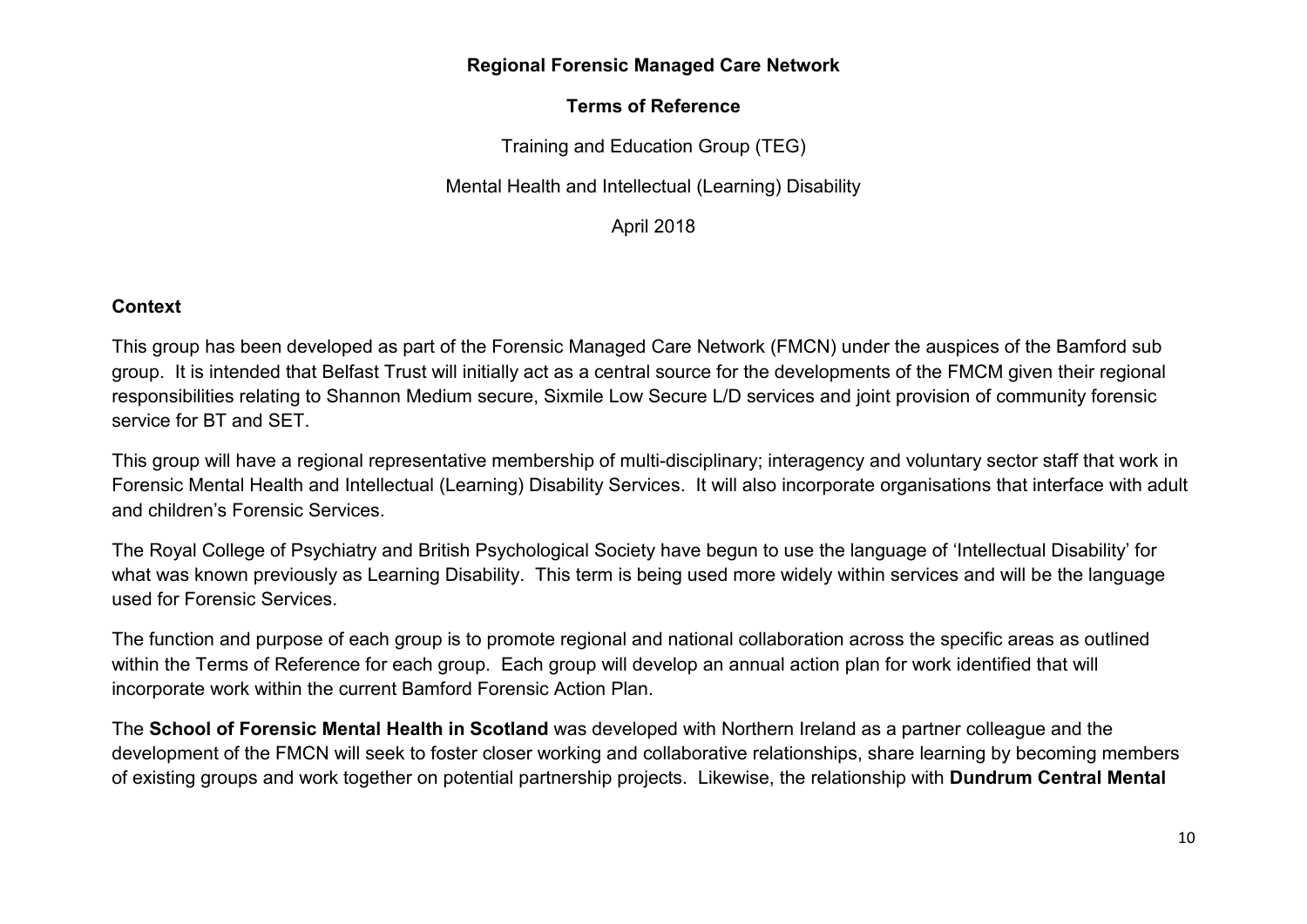**Hospital in Dublin** has much to offer by way of clinical practice and this group also seeks to foster greater collaboration and learning from each other.

| Description and         | The TEG Group is a multi-disciplinary forum responsible for the co-ordination and development of training and     |
|-------------------------|-------------------------------------------------------------------------------------------------------------------|
| Purpose                 | education issues in Forensic Mental Health and Intellectual (Learning) Disability Services. This forum will be    |
|                         | inclusive of all Trust and Interagency Forensic Services and will be the platform to take forward the development |
|                         | of this group within a Managed Care Network structure and yearly work plan. The workplan will connect with the    |
|                         | wider existing forums within MH&ID to deliver their objectives.                                                   |
| Membership              | Joint Chair arrangements                                                                                          |
| CJ Reps                 | Membership shall be represented across professional disciplines on an inter-agency basis from across the          |
| <b>NIPS</b>             | Region including Statutory & Non-Statutory organisations.                                                         |
| Prison HC               |                                                                                                                   |
| YJ, PBNI                |                                                                                                                   |
| <b>Shannon Clinic</b>   |                                                                                                                   |
| Low Secure              |                                                                                                                   |
| <b>Sixmile</b>          |                                                                                                                   |
| <b>COMM</b>             |                                                                                                                   |
| <b>FMH&amp;LD Teams</b> |                                                                                                                   |
| X Trusts                |                                                                                                                   |
| Objectives              | Review and Consolidation of training currently being delivered and accessed across the region;                    |
|                         | Refresh the analysis of learning needs of staff in secure Mental Health and Intellectual (Learning)               |
|                         | Disability Services across the region;                                                                            |
|                         | Development of a training pathway for Forensic Mental Health and Intellectual (Learning) Disability               |
|                         | practitioners;                                                                                                    |
|                         | To develop a yearly TEG work plan;                                                                                |
|                         | To develop links with training and education across the network of organisations involved to support the          |
|                         | TEG and consider the potential for collaborative projects;                                                        |
|                         | The lead will be a member and sit on the Training and Education Group (SoFMH) to support the TEG                  |
|                         | group and consider the potential for collaborative projects.                                                      |
|                         |                                                                                                                   |
| Reporting and           | TEG Work Plan will report to, and be accountable to the FMCN Advisory Board;                                      |
| Communication           | In the interim - report progress to the Regional Forensic Subgroup taking forward the development of the          |
|                         | Forensic Managed Care Network;                                                                                    |
|                         | To ensure that opportunities for multi-disciplinary and interagency staff engagement in training and              |
|                         | education are disseminated appropriately.                                                                         |
|                         |                                                                                                                   |
| Frequency               | Quarterly meeting Date, time, venue TBC                                                                           |
|                         |                                                                                                                   |